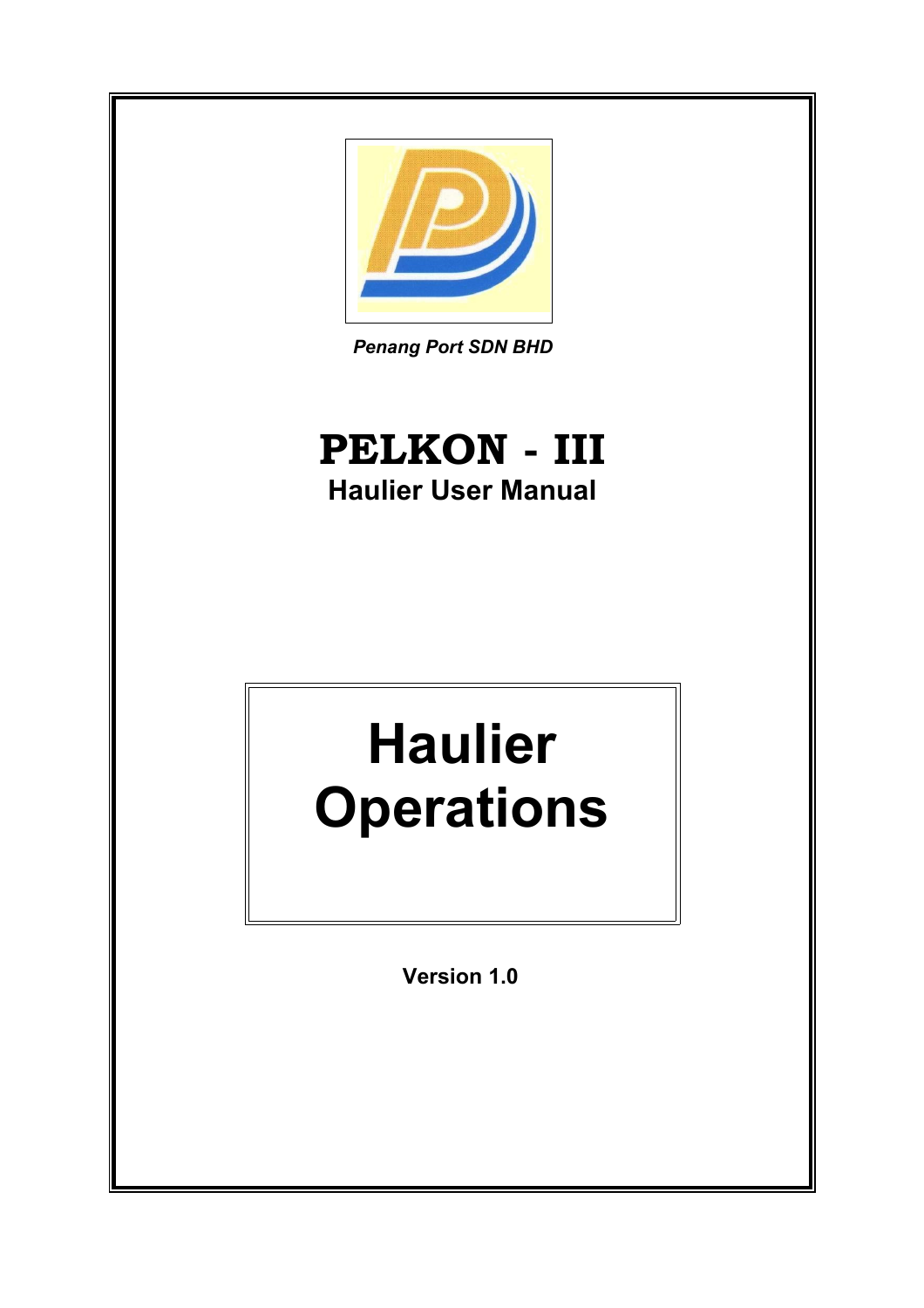| <b>Haulier Operations</b>                                        |  |
|------------------------------------------------------------------|--|
|                                                                  |  |
| 1.1 Introduction                                                 |  |
|                                                                  |  |
|                                                                  |  |
|                                                                  |  |
|                                                                  |  |
|                                                                  |  |
|                                                                  |  |
|                                                                  |  |
|                                                                  |  |
|                                                                  |  |
|                                                                  |  |
|                                                                  |  |
|                                                                  |  |
|                                                                  |  |
|                                                                  |  |
| 2.4.1 Process to retrieve Haulier Delivery requested containers: |  |
|                                                                  |  |
| 2.5 Description of Fields.                                       |  |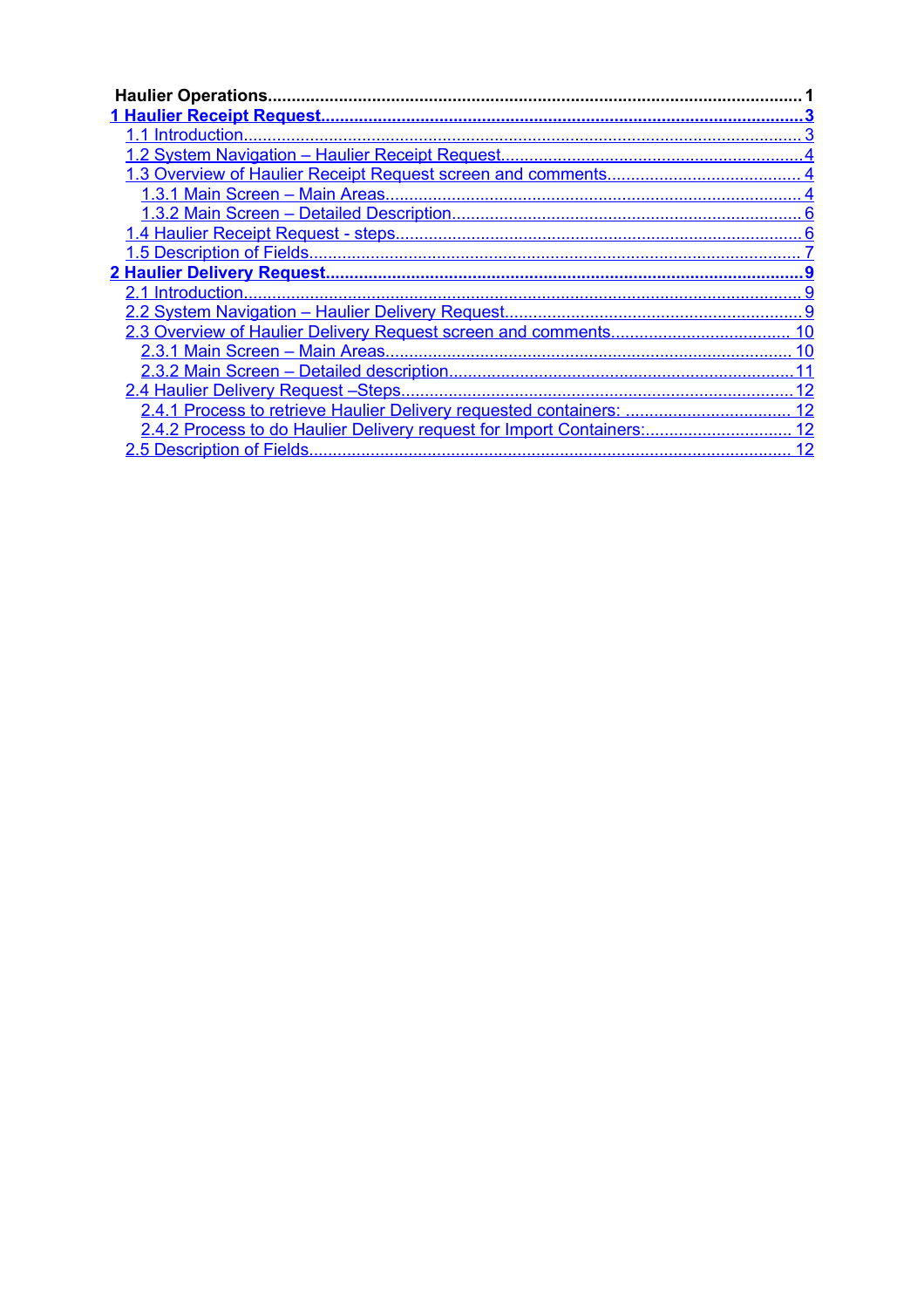## <span id="page-2-0"></span>**1 Haulier Receipt Request**

#### <span id="page-2-1"></span>**1.1 Introduction**

To receive container into port via road, it is mandatory that haulier makes a receipt request. If haulier request is not done then the container cannot be received into the port. Haulier also provides expected time of arrival to the terminal and this information is used for managing the Terminal RTG allocation.

After CDA details are submitted the haulier must request the containers to be received into the port. This screen records the expected time of arrival of the Haulier to the terminal. Haulier receipt request is mandatory for both empty and full containers that are to be received into the port via road.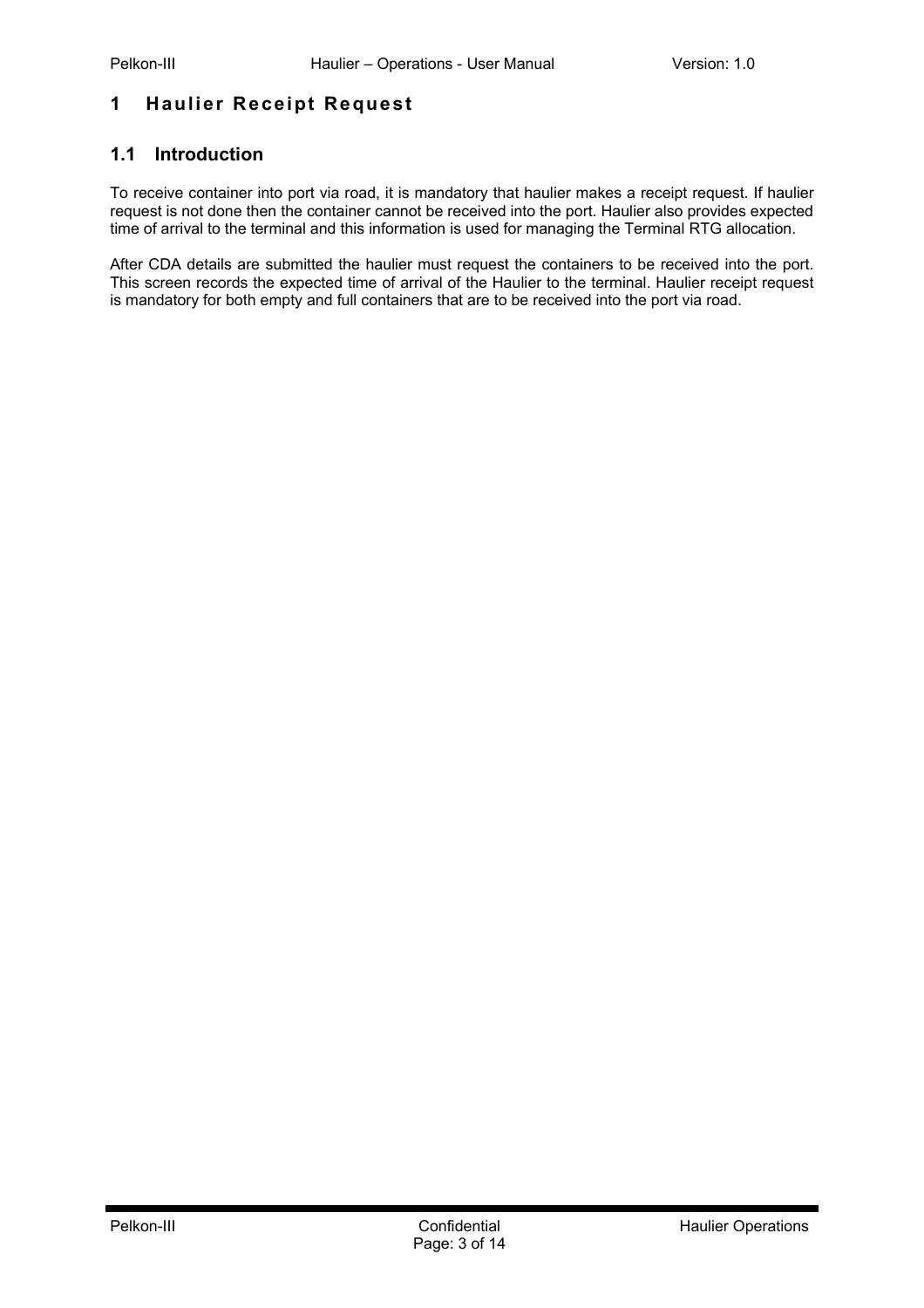## <span id="page-3-2"></span>**1.2 System Navigation – Haulier Receipt Request**

This section demonstrates how to navigate to Haulier Receipt Request screen. The navigation process is as follows.

- 1. Click on Container from main menu bar.
- 2. Select Haulier Receipt Request from drop down menu.
- 3. Select Haulier Receipt Request from drop down menu.
- **4. Navigation: - Container -> Haulier Request -> Haulier Receipt Request (Short Cut Key: - ALT + N, H, R)**



## <span id="page-3-1"></span>**1.3 Overview of Haulier Receipt Request screen and comments**

#### <span id="page-3-0"></span>1.3.1 Main Screen – Main Areas

On selecting Haulier Receipt Request from the menu, the user is presented with the screen below. The main screen can be broken down into three areas:

- 1. Toolbar
- 2. Selection Criteria
- 3. Table

The areas are show in below (the blue dashed lines separate the different areas):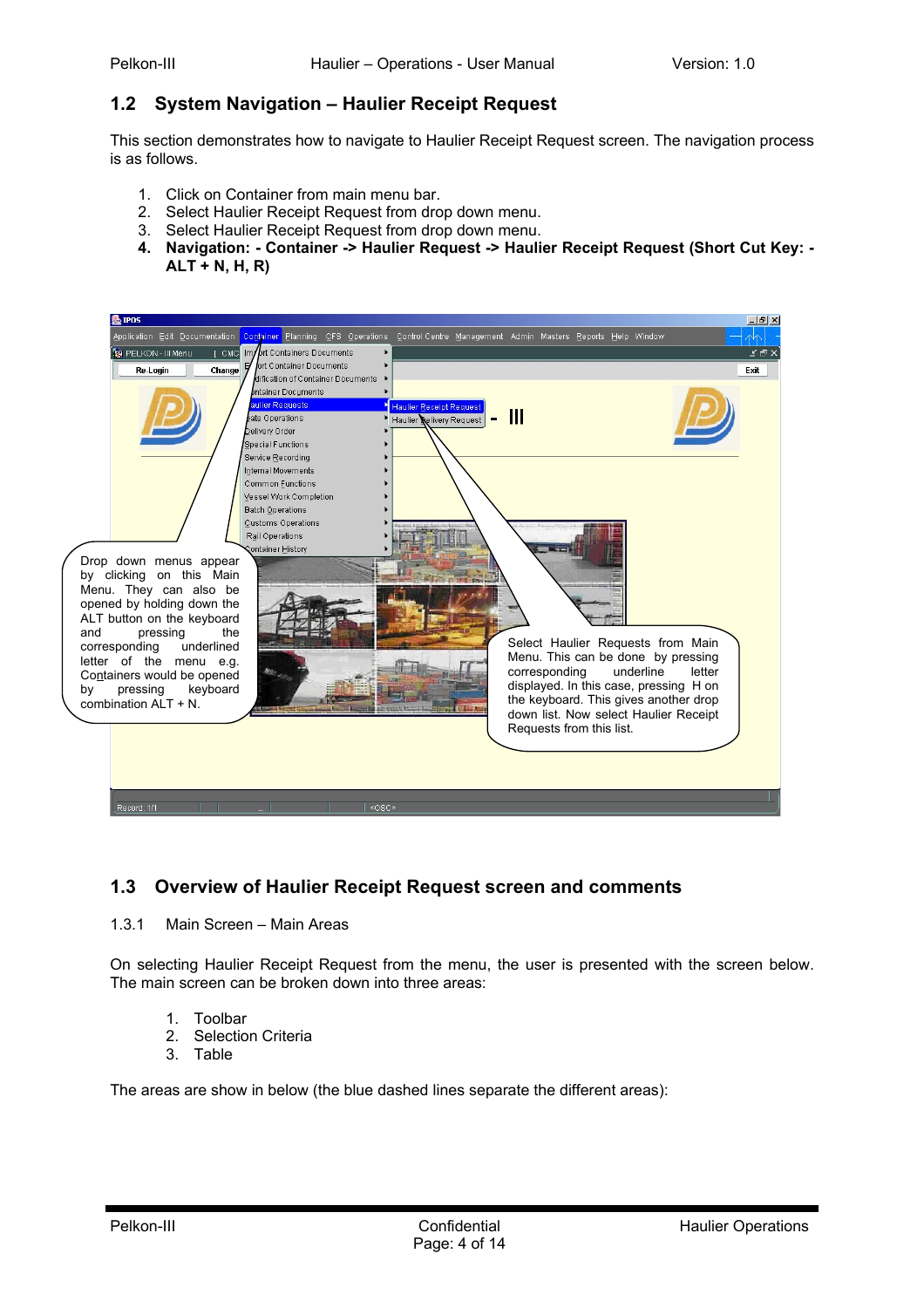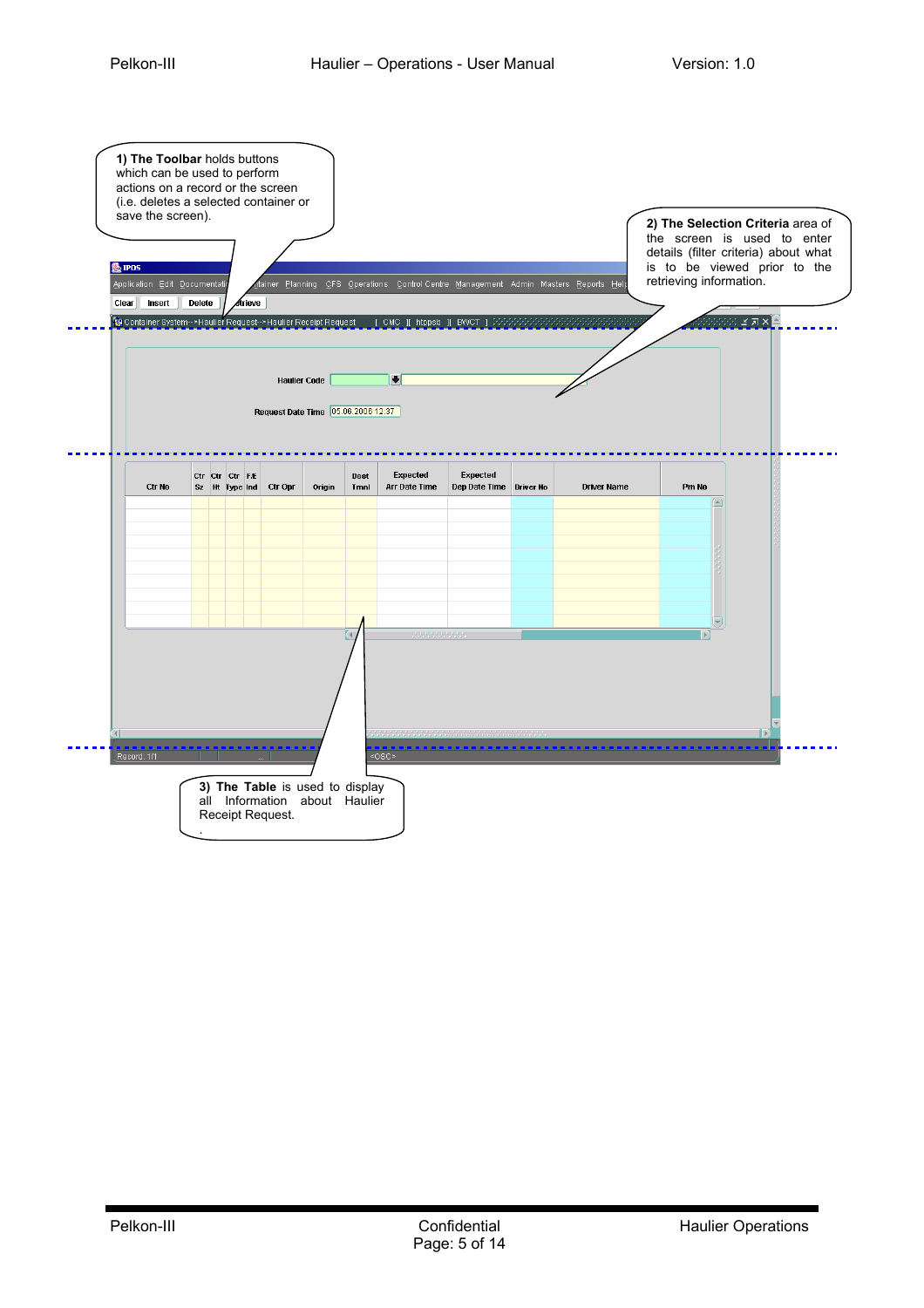#### <span id="page-5-1"></span>**1.3.2 Main Screen – Detailed Description**

On selecting Haulier Receipt Request from the menu and retrieving details for the Haulier, the user is presented with a screen similar to the one below:



#### <span id="page-5-0"></span>**1.4 Haulier Receipt Request - steps**

- 1. The Haulier code is automatically populated by the system.
- 2. **Request Dttm** field will be populated with date and time when user opens this screen.
- 3. Enter **Container No**. This field is mandatory. If the entered Container No is valid, **Ctr Size** ,**ctr Ht, ctr type**, **F/E Ind**, **ctr opr** ,**Origin**, **dest tmnl** ,**truck wt**, **trailer No**, **Size**, **wt** and **SCN** fields will be populated with data.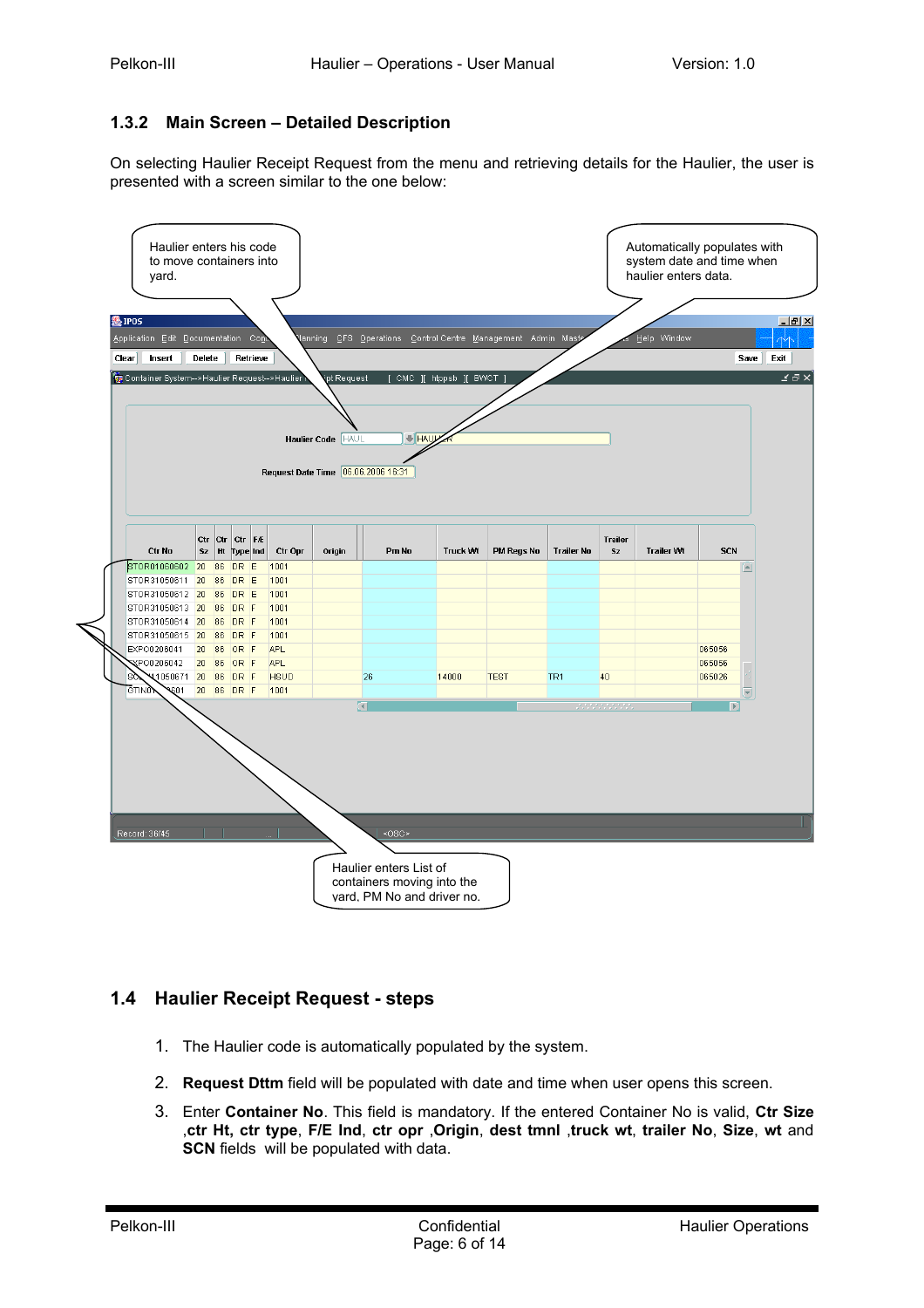- 4. The other fields in the table like 'Expected arrival date time, Depart date and time, driver name and Haul PM are optional. But are recommended to enter as this would help the terminal to plan the haulier receipts.
- 5. Press **Save** button provided in Tool Bar. After successful save, the message "Records Applied and Saved " will appear at status bar.
- 6. Press **Delete** button to delete any record wants to delete. A message "Do You want to delete the record" will appear. Select "YES'. Then record will be deleted.
- 7. When click **Retrieve** button records will be retrieved related to enter **Haulier Code**.

#### **1.5 Description of Fields**

<span id="page-6-0"></span>The following is the description of each field on each screen or area of screen. The fields that have been marked with Shaded box are mandatory fields that the user must be populated for the user to proceed.

#### • **Haulier code**

Haulier is the responsible person or party to move containers into yard. System assigns code to each haulier party. Haulier maintains Prime movers and drivers.

#### • **Requested Dttm**

This is a display field. System Date will be populated automatically into this field

#### • **Ctr No**

This is an optional filtering criterion for retrieving export manifest containers that can undergo change of vessel or De manifest. System tries to retrieve specified manifest container based on other optional filtering criteria.

#### • **FE ind**

This indicates whether the container is full or empty, Container status can be 'F' for full or 'E' for empty.

• **Ctr Size**

Size of the container

#### • **Ctr Type**

Container type e.g. general purpose container or reefer container etc. When enter container, data is populated.

• **Ctr Opr**

Container Operator Code

• **Origin**

Represents the inland origin of the container.

• **Driver No**

Haulier Driver Identifier.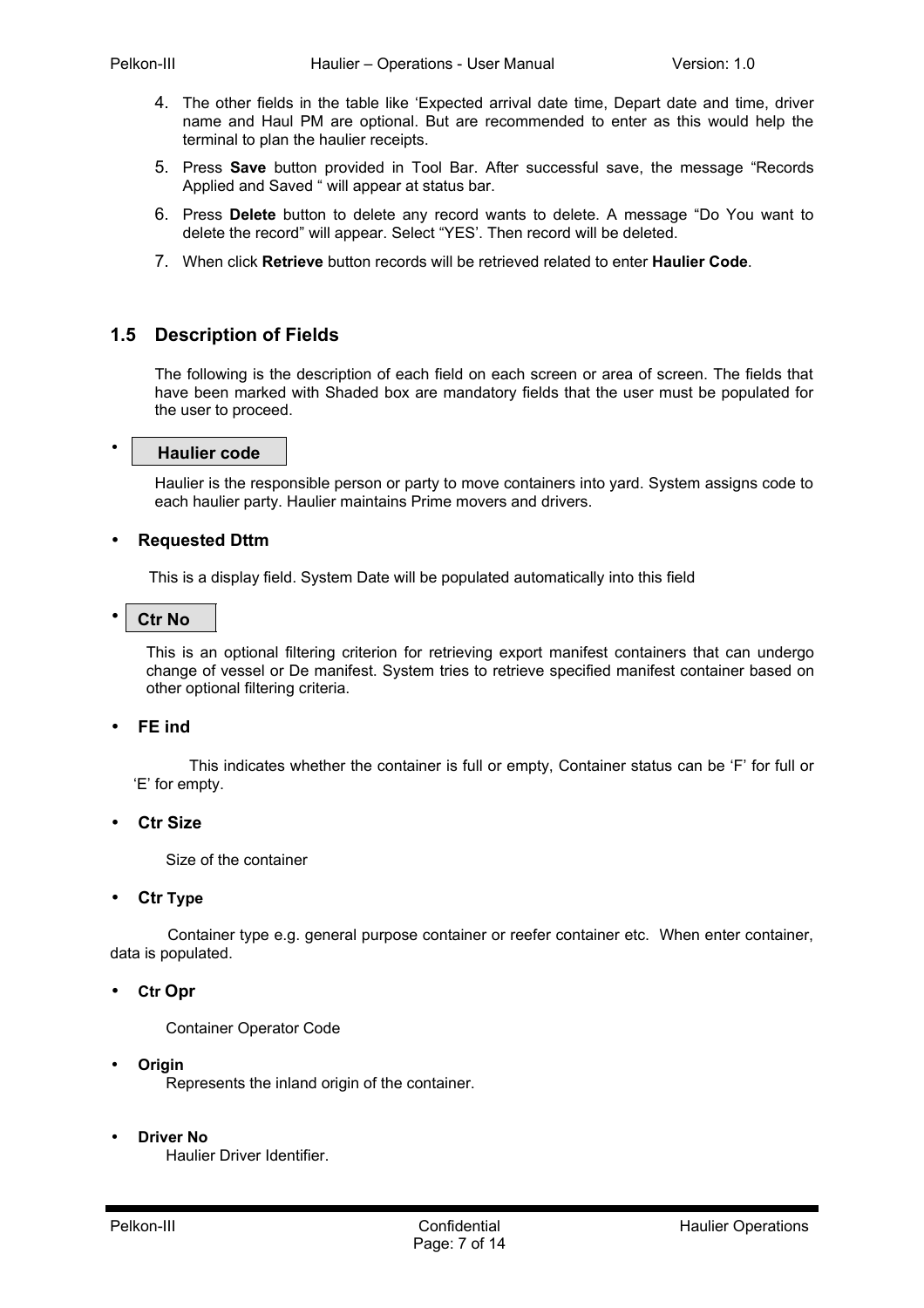#### • **Driver Name**

When enter Driver No, Driver name (Description) will be displayed.

• **PM No**

Prime mover number

• **Truck Wt**

Weight of the truck is displayed by the system.

• **PM Registration No**

Prime Mover registration number.

• **Trailer No**

Trailer number.

• **Trailer Wt**

Weight of the trailer is displayed by the system

• **SCN**

Ship Call Number.

- **Remarks**
	- $\triangleright$  PLANNED  $\rightarrow$  Indicates that the request is made for receipt of the container
	- $\triangleright$  INITIATED  $\rightarrow$  Indicates that the truck has in-gated
	- $\triangleright$  COMPLETED  $\rightarrow$  Indicates that the container has been mounted in the Yard.

Once the truck is out of the terminal the entry disappears from the screen.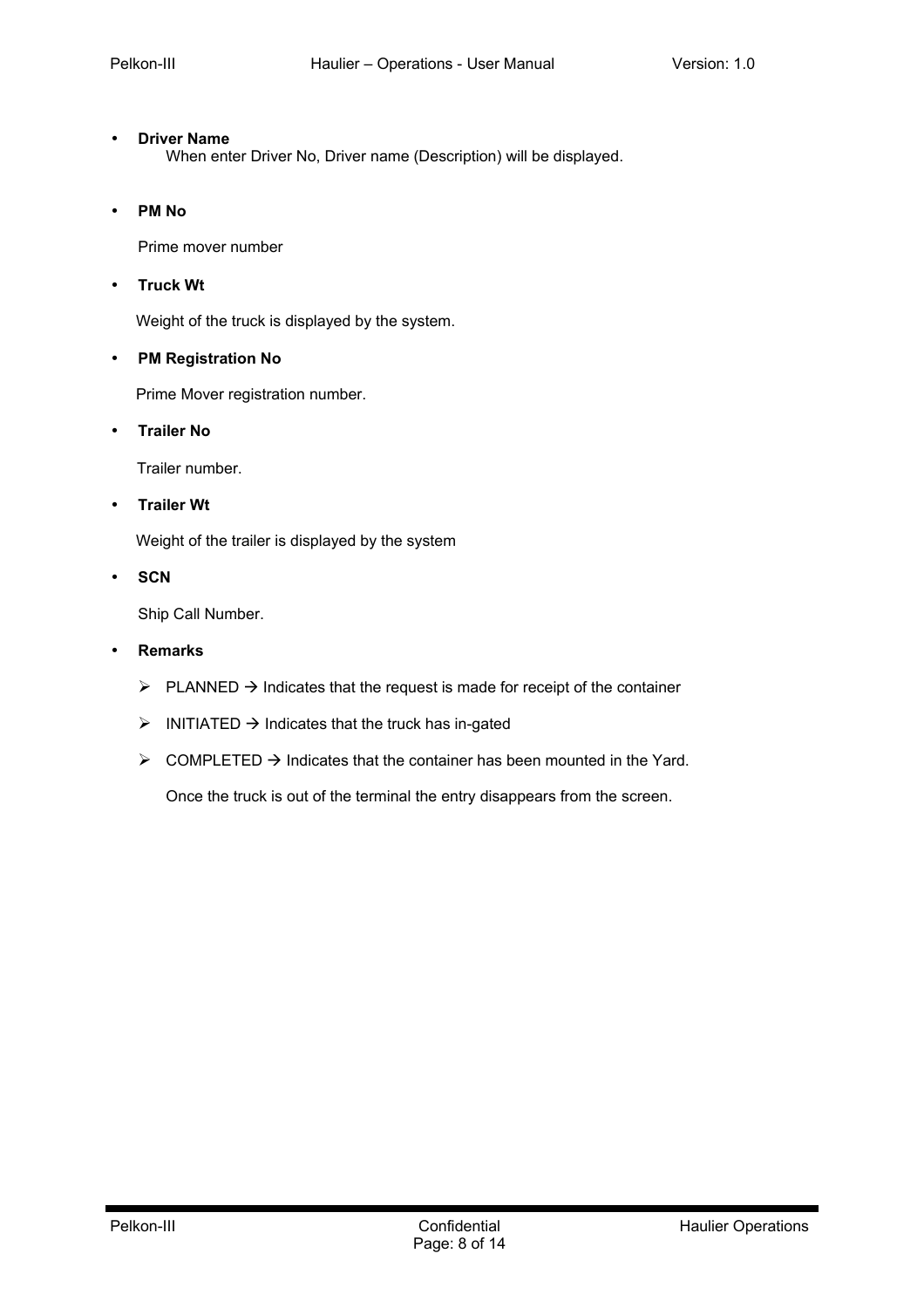#### <span id="page-8-2"></span>**2 Haulier Delivery Request**

#### <span id="page-8-1"></span>**2.1 Introduction**

After custom clearance and Document Import has been processed for import/pending/storage containers haulier must make a delivery request. Haulier delivery request is mandatory for both empty and full containers that are to be delivered out of the port via road.

#### <span id="page-8-0"></span>**2.2 System Navigation – Haulier Delivery Request**

This section demonstrates how to navigate to Haulier Delivery Request screen. The navigation process is as follows

- 1. Click on Container from main menu bar.
- 2. Select Haulier Requests from drop down menu.
- 3. Select Haulier Delivery Request from drop down menu.
- **4. Navigation: - Container -> Haulier Requests -> Haulier Delivery Request (Short Cut Key: - ALT + N, H, D)**

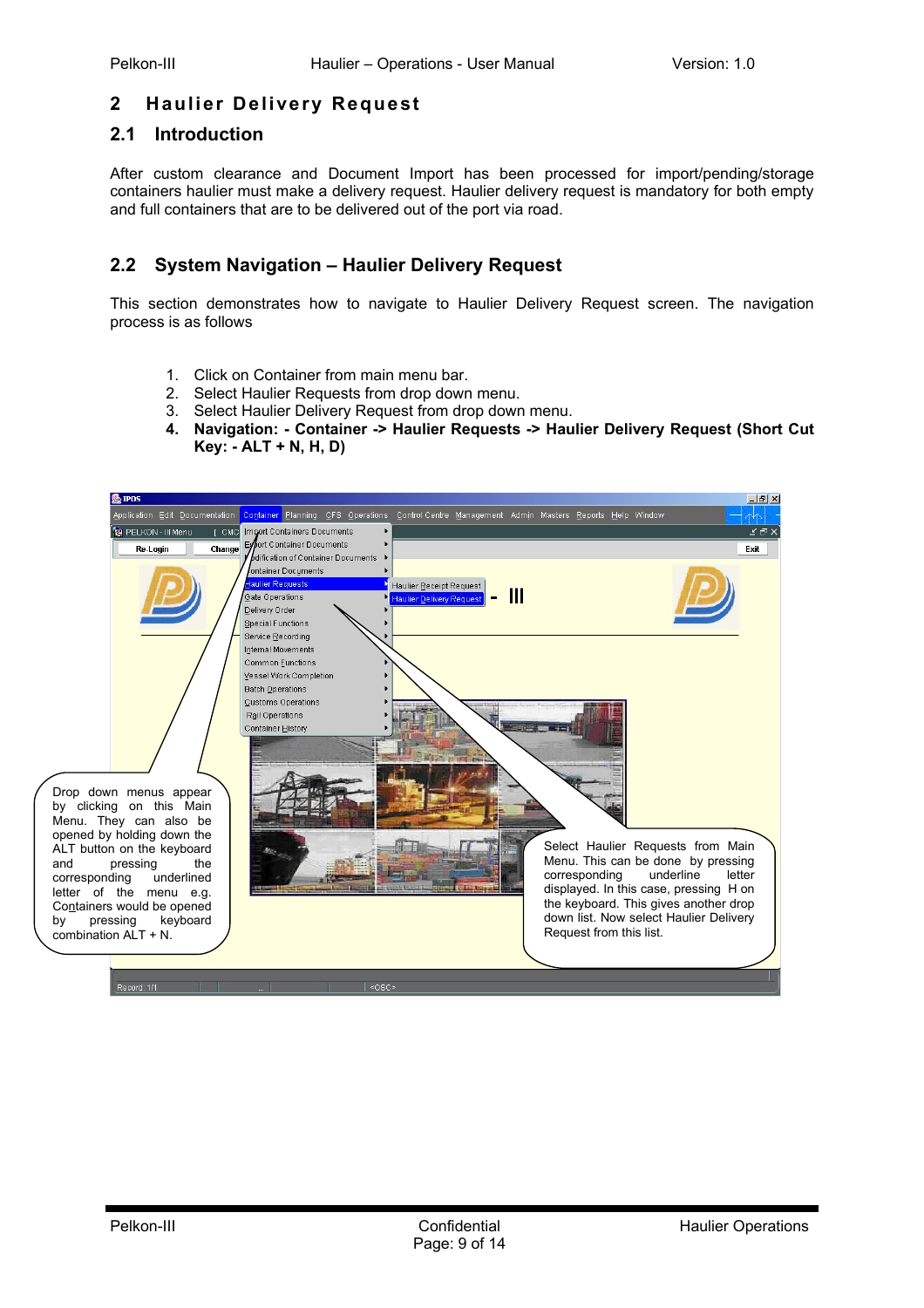#### <span id="page-9-1"></span>**2.3 Overview of Haulier Delivery Request screen and comments**

#### <span id="page-9-0"></span>**2.3.1 Main Screen – Main Areas**

On selecting Haulier Delivery Request from the menu, the user is presented with the screen below. The main screen can be broken down into three areas:

- 1. Toolbar
- 2. Selection Criteria
- 3. Table

The areas are shown below (the blue dashed lines separate the different areas):

| 1) The Toolbar holds buttons<br>which can be used to perform<br>actions on a record or the screen<br><b>幾</b> IPOS<br>Application Edit L<br>Insert<br>Clear |         |                 | Delet Retrieve    | (i.e. delete a selected container or<br>Container System -- > Haulier Request -- > Haulier Delivery Request |                | [ CMC ][ htppsb ][ BVVCT | ntation Co <u>n</u> tainer <u>P</u> lanning QFS Qperations Qontrol Centre Management Admin Masters Reports Help Windov |                           |          |                        |            | retrieving information.<br>Exit<br>$\begin{array}{c}\n\overline{x} & \xrightarrow{A} & \xrightarrow{A} \\ \end{array}$ | 2) The Selection Criteria area of<br>the screen is used to enter<br>details (filter criteria) about what<br>is to be viewed prior to the |
|-------------------------------------------------------------------------------------------------------------------------------------------------------------|---------|-----------------|-------------------|-------------------------------------------------------------------------------------------------------------|----------------|--------------------------|------------------------------------------------------------------------------------------------------------------------|---------------------------|----------|------------------------|------------|------------------------------------------------------------------------------------------------------------------------|------------------------------------------------------------------------------------------------------------------------------------------|
|                                                                                                                                                             |         |                 |                   | <b>Haulier Code</b><br>Request Date Time 05.06.2006 13:47                                                   |                | O                        | $\square$ ITT Fig                                                                                                      |                           |          |                        |            |                                                                                                                        |                                                                                                                                          |
| <b>Ctr No</b>                                                                                                                                               | $Sz$ Ht | Ctr Ctr Ctr F/E | Tp Ind Ctr Opr    | <b>Cstm Ref No</b>                                                                                          | Inland<br>Dest | Pm No                    | Expected<br><b>Arr Date Time</b>                                                                                       | Expected<br>Dep Date Time | Yard Loc | <b>Current</b><br>Tmnl | To<br>Tmnl | Remark                                                                                                                 |                                                                                                                                          |
|                                                                                                                                                             |         |                 |                   |                                                                                                             |                |                          |                                                                                                                        |                           |          |                        |            | P)                                                                                                                     |                                                                                                                                          |
|                                                                                                                                                             |         |                 |                   |                                                                                                             |                |                          |                                                                                                                        |                           |          |                        |            |                                                                                                                        |                                                                                                                                          |
| Record: 1/1                                                                                                                                                 |         |                 |                   |                                                                                                             | $ $ <0SC>      |                          |                                                                                                                        |                           |          |                        |            |                                                                                                                        |                                                                                                                                          |
|                                                                                                                                                             |         |                 | Delivery Request. | 3) The Table is used to display<br>all Information about Haulier                                            |                |                          |                                                                                                                        |                           |          |                        |            |                                                                                                                        |                                                                                                                                          |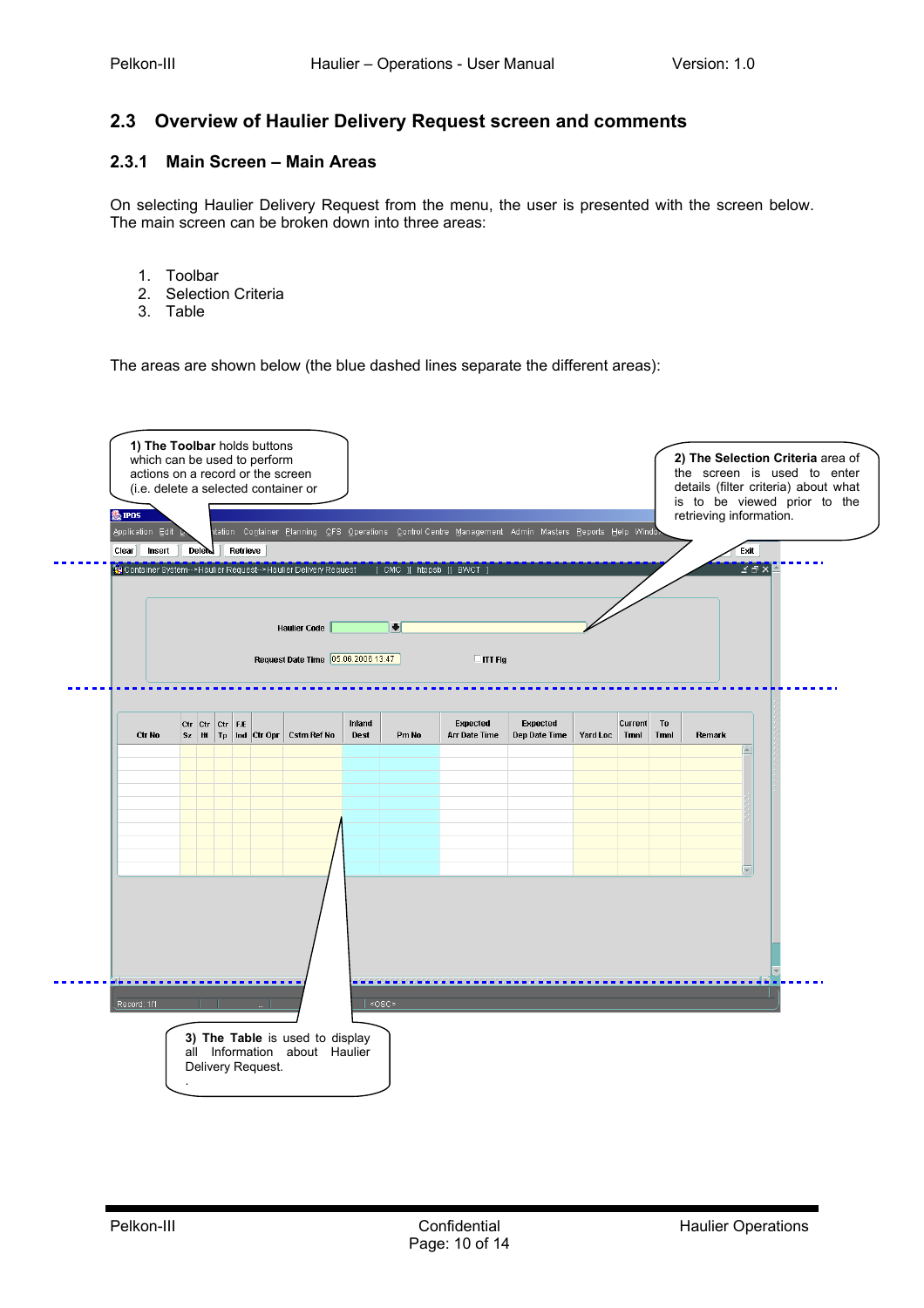#### <span id="page-10-0"></span>**2.3.2 Main Screen – Detailed description**

On selecting the Haulier Delivery Request Screen the user is presented with a screen similar to the one below:

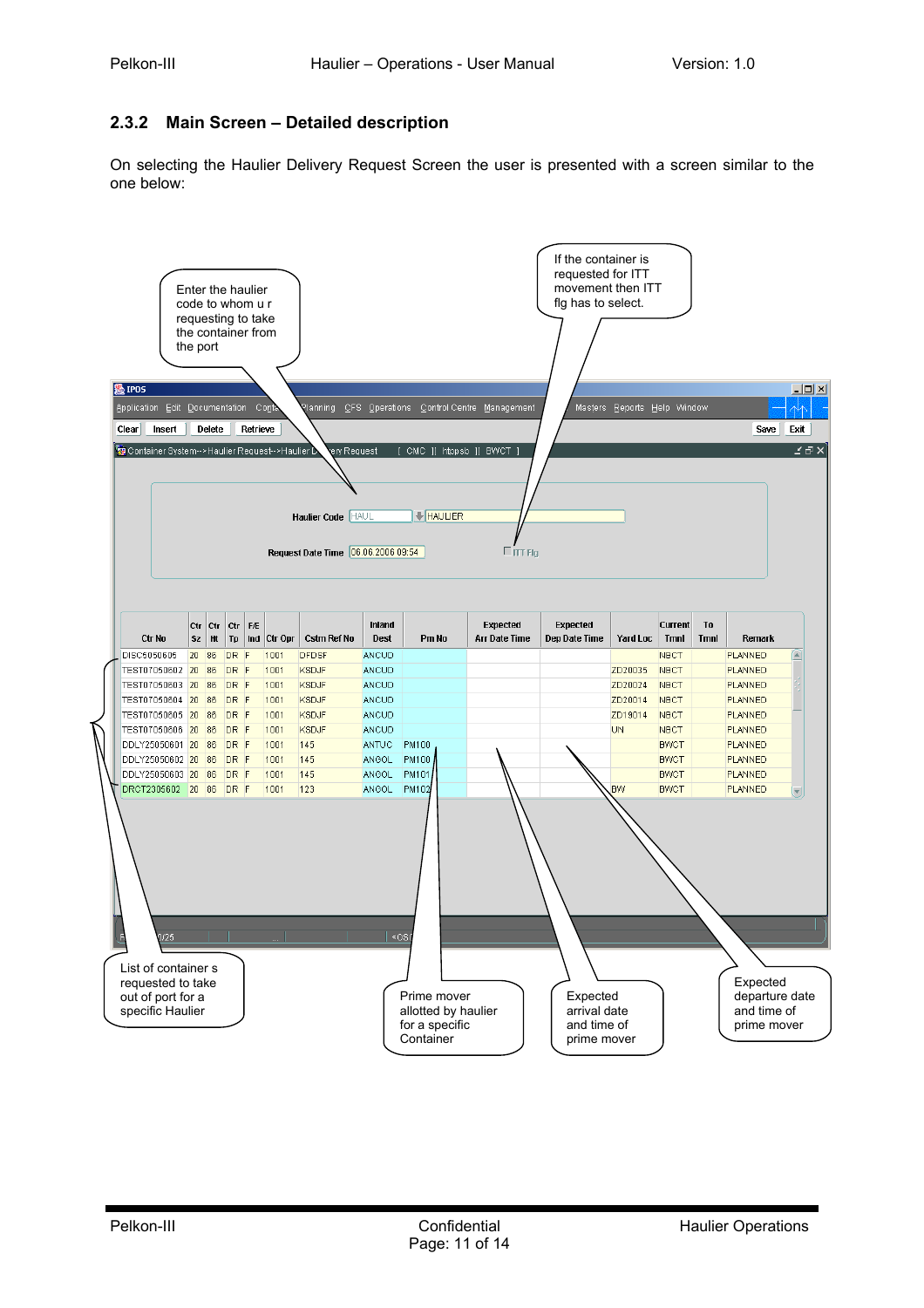#### <span id="page-11-3"></span>**2.4 Haulier Delivery Request –Steps**

#### 2.4.1 **Process to retrieve Haulier Delivery requested containers:**

<span id="page-11-2"></span>1. By pressing "**Retrieve**" Button earlier active requests will be displayed.

#### **2.4.2 Process to do Haulier Delivery request for Import Containers:**

- <span id="page-11-1"></span>1. Enter Container number in the "**Container NO**" field to which delivery request is to be made.
- 2. Respective Attributes ie "**Ctr sz**","**Ctr Ht**","**Ctr Type**","**Fe Ind**","**Cstm Ref No**","**Yard Loc**","**Current Tmnl**","**To Tmnl**" and "**Remarks**" would be displayed for valid containers.
- 3. Enter Inland Destination and Prime mover Number in the fields "**Inland Dest**","**Pm No**".
- 4. "**Expected Arr Date Time**" and "**Expected Dep Date Time**" are optional fields if require enter those.
- 5. Press "**Save** " button to save the changes.

#### <span id="page-11-0"></span>**2.5 Description of Fields**

The following is the description of each field on each screen or area of screen. The fields that have been marked with Shaded box are mandatory fields that the user must be populated for the user to proceed.

#### • **Request Date Time**

Request time, by default the system time is displayed and cannot be modified

#### • **ITT Flg**

If the request is for moving one container from one terminal to another terminal, this flag has to be marked.

#### • **Ctr No**

Container Number.

#### • **ISO Cd**

ISO code of the container.

• **Ctr Sz**

Size of the container.

• **Ctr Ht**

Height of the container.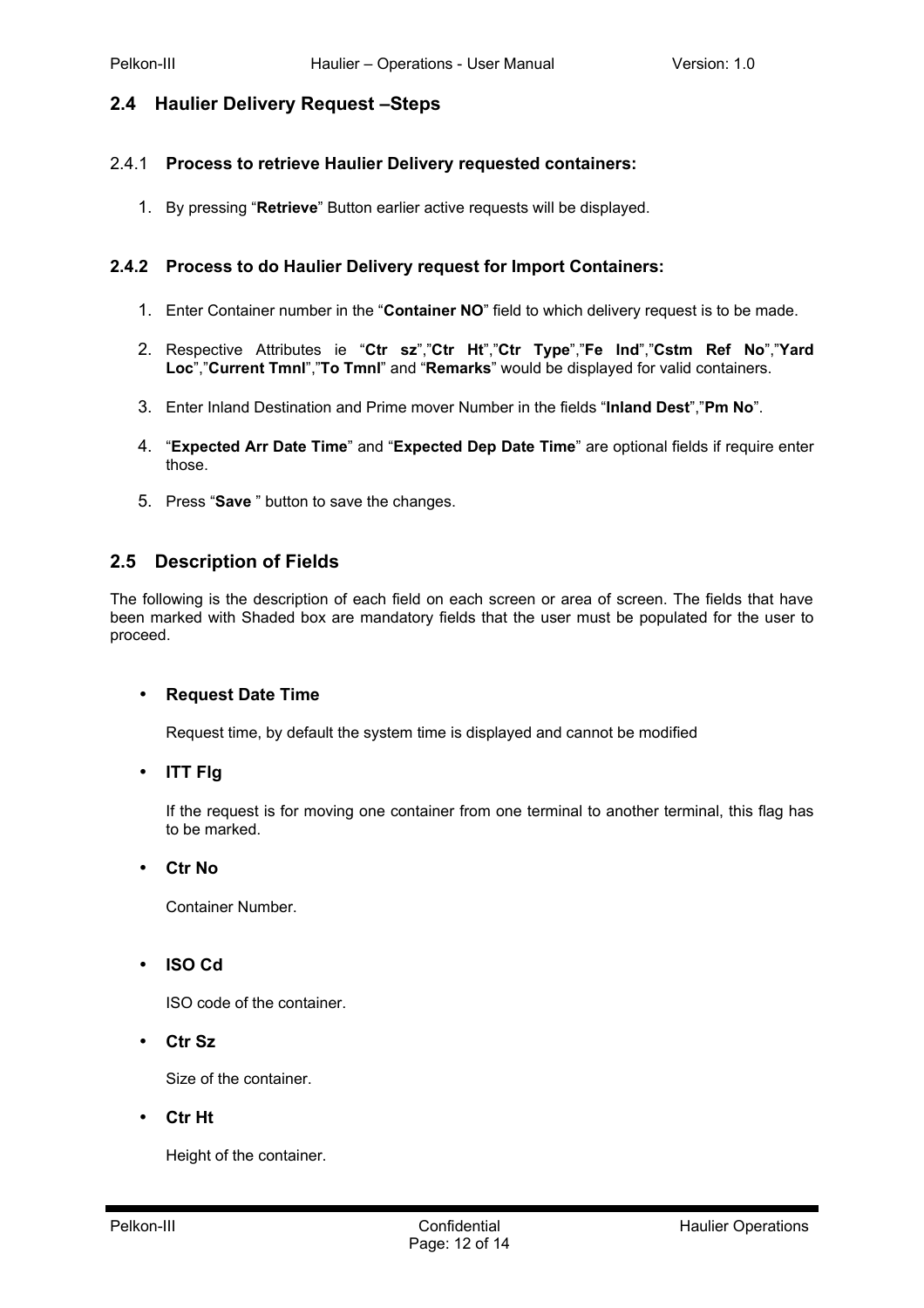#### • **Ctr Ty**

Container Type e.g. general purpose, reefer etc.

- **Ctr Wt** Weight of the container
- **Fe Ind**

Status of the container ie., FULL/EMPTY is displayed in this field.

• **Ctr Opr**

Container Operator Code.

#### • **Cstm Ref No**

Custom Reference Number of the container is displayed in this field.

#### • **Inland Dest**

Inland Destination of the container can be entered or can be selected from the look up by pressing F9.

#### • **Pm No**

Prime mover number by which the container is to be delivered is entered or selected from the Look-up, by pressing F9.

#### • **Expected Arr Date Time**

The expected time of arrival of the prime mover at the terminal for deliver, it is not a mandatory field but recommended to be inputted as this helps the terminal to plan the delivery of the container.

#### • **Expected Dep Date Time**

Expected time of departure of the prime mover.

#### • **Yard Loc**

Yard Location where the container is located is populated here by default it is a display field.

#### • **Current Tmnl**

Current Terminal of the container is populated by default it is a display field.

• **To Tmnl**

Terminal to which the container is intended to move is displayed here.

• **Remark**

Displays the current status of the container

- $\triangleright$  PLANNED  $\rightarrow$  Indicates that the request is made for delivery of the container
- $\triangleright$  INITIATED  $\rightarrow$  Indicates that the truck has in-gated
- $\triangleright$  COMPLETED  $\rightarrow$  Indicates that the container has been mounted on the prime mover.